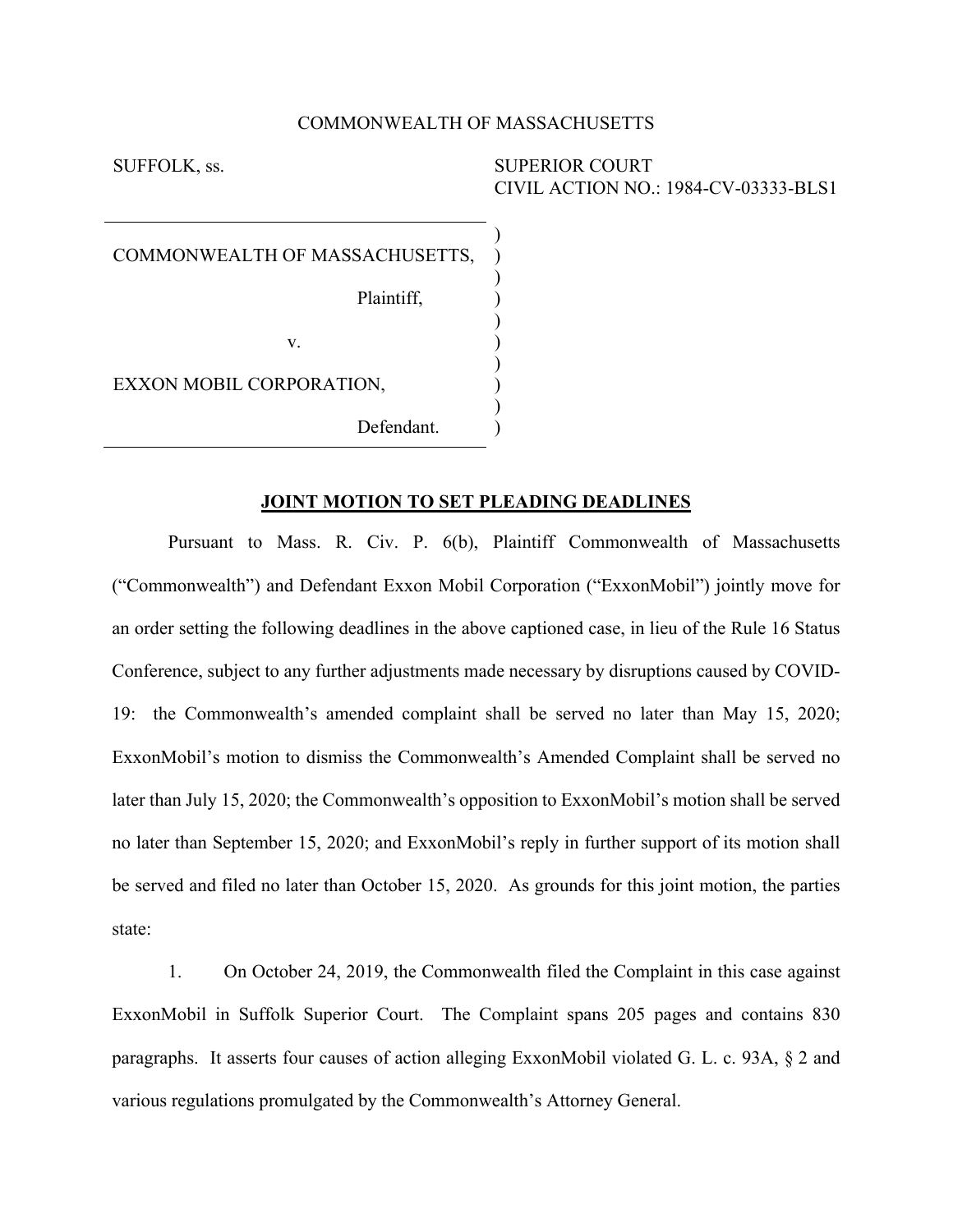2. On October 24, 2019, the Commonwealth provided counsel for ExxonMobil with a copy of the Complaint by e-mail. On October 28, 2019, the Suffolk Superior Court allowed the Commonwealth's Ex Parte Motion for Appointment of a Special Process Server, and ExxonMobil was served on October 30, 2019.

3. On November 29, 2019, ExxonMobil filed a Notice of Removal, removing the case to the United States District Court for the District of Massachusetts pursuant to Fed. R. Civ. P.  $81(c)(2)(C)$ .

4. On December 2, 2019, with the expectation that the Commonwealth would file a motion to remand the case to Suffolk Superior Court, the parties filed a Joint Emergency Motion to Extend Responsive Pleading Deadlines in the United States District Court, which extended ExxonMobil's deadline to file an answer or move to dismiss the Complaint to a date 60 days after denial of the Commonwealth's motion to remand, and in the event ExxonMobil moved to dismiss, extended the Commonwealth's deadline to respond to 60 days after ExxonMobil files its motion. That motion also memorialized the parties' agreement to request those same deadlines if the District Court granted the Commonwealth's motion to remand. The District Court granted the parties' Joint Emergency Motion to Extend Responsive Pleading Deadlines on December 3, 2019.

5. On December 26, 2019, the Commonwealth filed a motion to remand the case to Suffolk Superior Court and briefing on the Commonwealth's motion was completed on January 17, 2020. On March 17, 2020, the District Court granted the Commonwealth's motion to remand. On March 18, 2020, the District Court sent the case file back to Suffolk County Superior Court and closed the case on the District Court docket.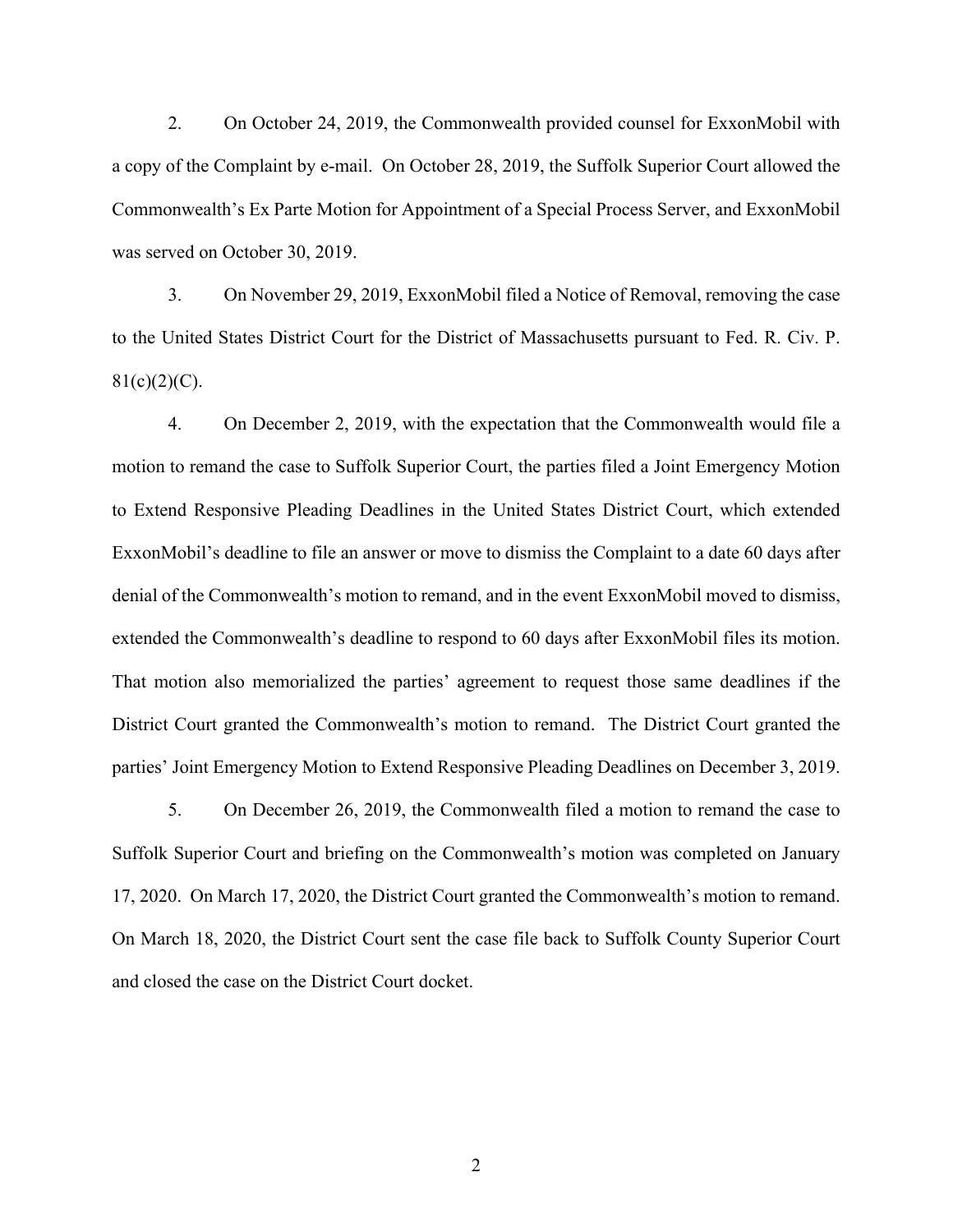6. On March 20, 2020, the parties met and conferred regarding a briefing schedule before this Court, which included sufficient time for the Commonwealth to amend the Complaint and for the parties to fully brief ExxonMobil's motion to dismiss.

7. Based on those discussions, the parties jointly propose that the Court set the following deadlines: (1) the Commonwealth shall serve an Amended Complaint no later than May 15, 2020; (2) ExxonMobil shall serve any motion to dismiss the Amended Complaint no later than July 15, 2020; (3) the Commonwealth shall serve its Opposition to any motion to dismiss no later than September 15, 2020; and (4) ExxonMobil shall serve its reply in further support of any motion to dismiss and file the Rule 9A Package no later than October 15, 2020. The parties agree that service by email will constitute service under the Rules.

8. The parties agree that these deadlines might need to be further adjusted in light of the significant disruptions and challenges presented by the COVID-19 pandemic and that such adjustments may be directed by the Court or requested by the parties.

9. The parties further agree that ExxonMobil, by filing this joint motion and thereby appearing in this matter under Rules  $11(b)(1)$  and  $(b)(3)$ , does not waive its right to raise the defenses set forth in Rule 12(h)(1), including lack of personal jurisdiction.

10. The parties believe there is good cause under Rule 6(b) supporting the proposed schedule deadlines and respectfully request the Court to grant the joint motion.

3